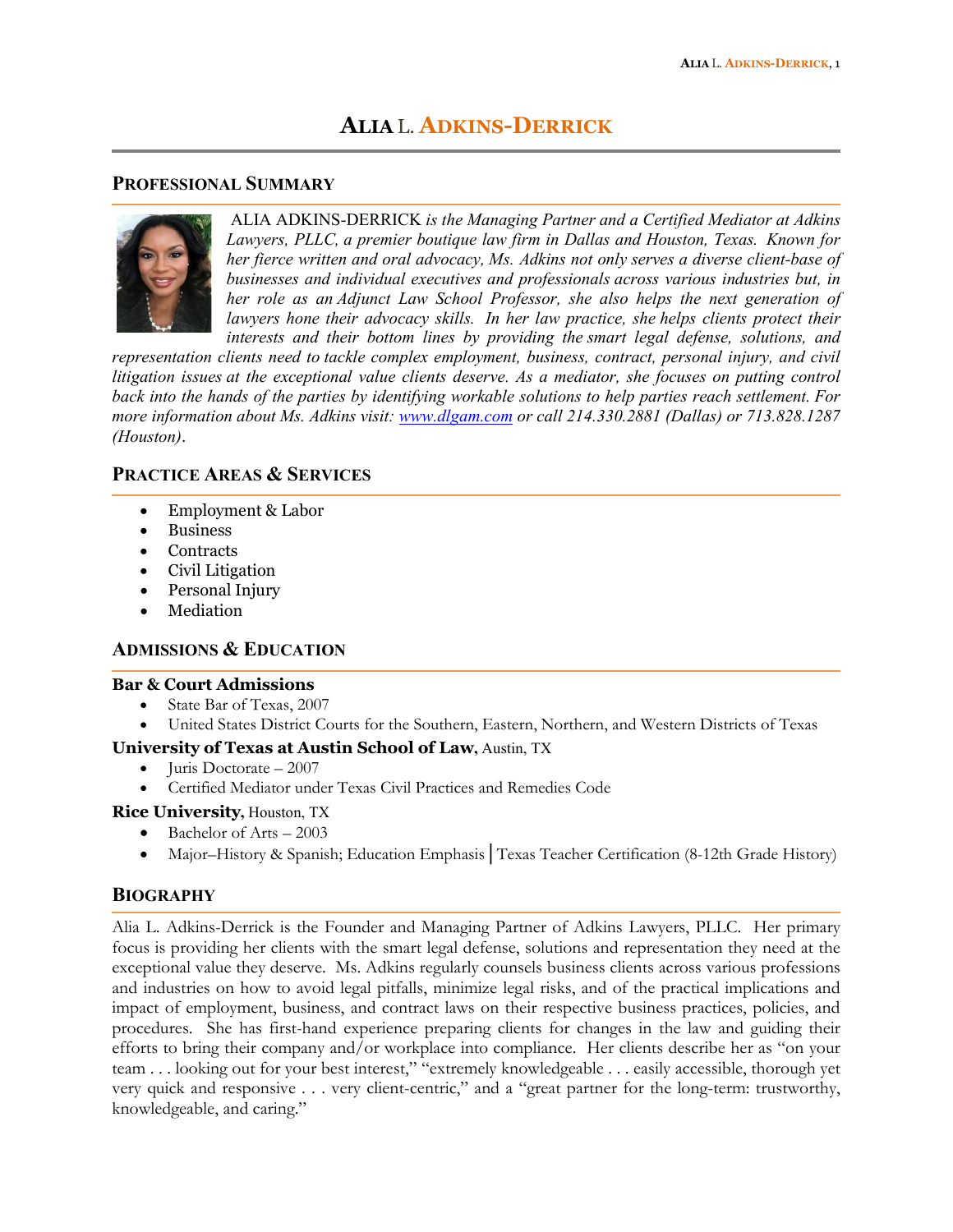Ms. Adkins is no stranger to the courtroom. She helps clients protect their interest by representing them in administrative and court proceedings, if and when, the need arises. Her litigation prowess, strategic preparation, and notable oral and written advocacy have yielded unparalleled results and success for her litigation clients again and again. As a mediator with advanced training and first-hand experience, she empowers litigants with the tools needed to negotiate and resolve the complex disputes between them. As a legal advocate, Ms. Adkins uses this specialized knowledge to give her clients a competitive advantage in alternative dispute resolution proceedings.

When she is not engaged in fierce client advocacy, Ms. Adkins strategic, practice-driven approach to teaching the law educates, equips, and empowers others. She serves as an Adjunct Law Professor of Legal Research and Writing at a local law school and is frequently called upon to speak at various business seminars and conferences. She takes great pride in: (1) equipping the next generation of Texas attorneys with the critical reasoning and practical legal research and writing skills they need to be effective client advocates; and (2) educating business owners and clients on practical steps they can take to avoid legal landmines.

Prior to forming Adkins Lawyers, PLLC, Ms. Adkins had the distinct honor of serving as a briefing attorney for former Texas Supreme Court Justice Scott A. Brister where she gained in depth knowledge of court procedure as well as unique and invaluable insight and understanding of court decisions that translates into a competitive advantage for her clients. Ms. Adkins later joined a large law firm where she gained experience as legal advocate for clients.

Ms. Adkins obtained her B.A. degree in History and Spanish from Rice University and her J.D. from the University of Texas at Austin School of Law. She also holds an advanced mediation certification and serves as a neutral third-party mediator trained to help parties resolve complex disputes.

### **REPRESENTATIVE MATTERS**

### **Preventative & Administrative Employment Counseling**

- Advise global and national employers in reductions-in-force efforts, including compliance with the Worker Adjustment and Retraining Notification ("WARN") Act and the Older Workers Benefit Protection Act ("OWBPA").
- Advise and counsel doctors, executives, and other professionals on employment contract negotiations and termination/separation matters.
- Prepare employment agreements that include compliant non-competition and non-solicitation provisions, wage deduction and training reimbursement provisions.
- Advise residential and community disabilities service provider in the application of wage and hour standards imposed by the Fair Labor Standards Act ("FLSA") and federal regulations and assist in development and implementation of revised plan.
- Advise national employers on the application of the FLSA to executive employees.
- Advise medical provider C.E.O. of best employment practices for workers and interns, how to properly handle insubordination and other HR matters, and the impact of recent legal developments on company policies.
- Advise medical provider of how to navigate unemployment benefits claims.
- Advise medical service provider of intellectual property protections and prepared employment agreements for personnel.
- Advise and represent residential construction service provider in U.S. Department of Labor, Wage and Hour Division's investigation of employer's overtime compensation practices, exemptions, and employee/independent contractor classifications.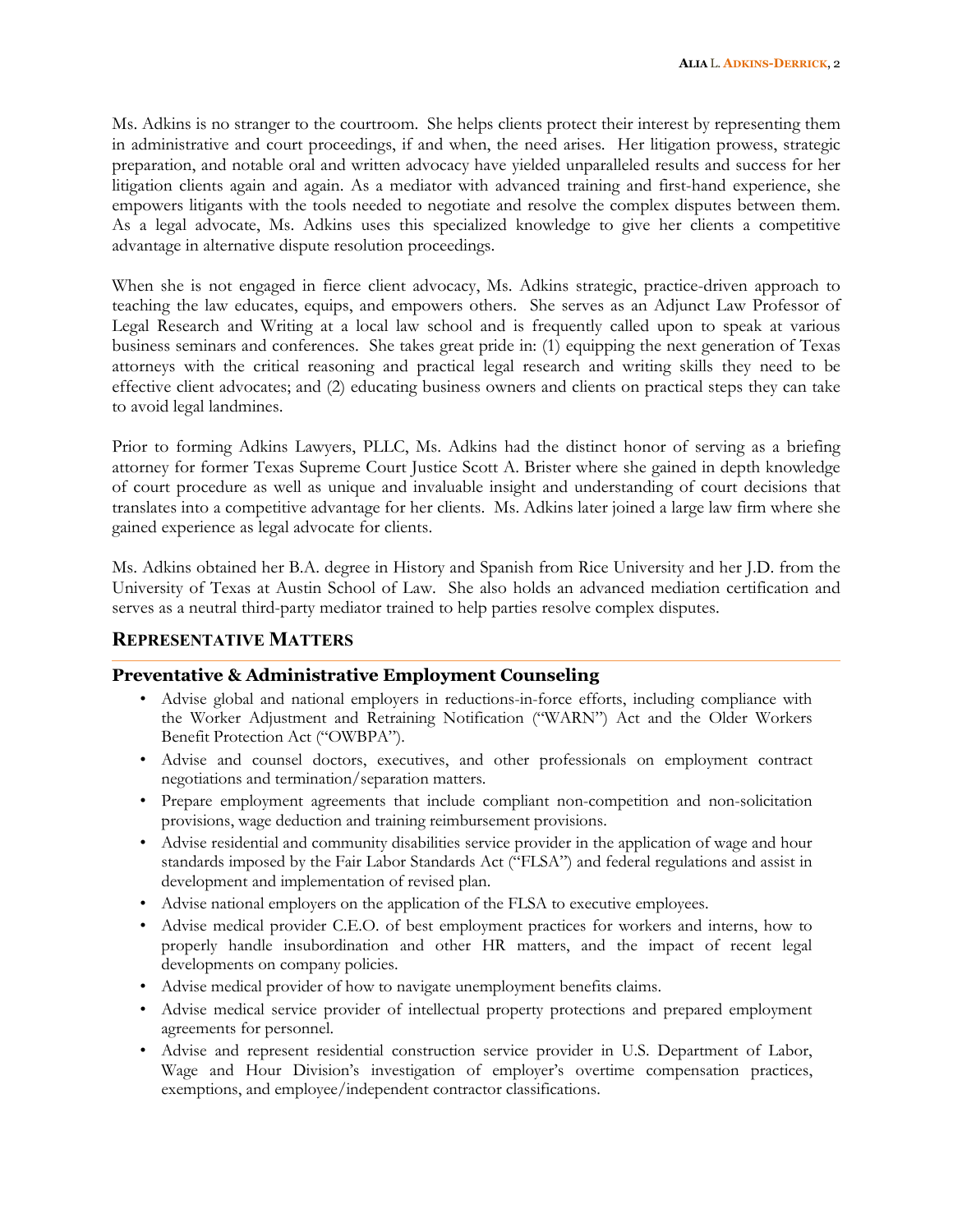- Advise and represent global employers in state unemployment benefits administrative proceedings and enforcement of non-competition agreements.
- Advise national vision care system provider in the confidential separation of employee and oversee the preparation of severance and consultancy agreement.
- Advise employers regarding reasonable accommodations under the Americans with Disabilities Act Amendments Act ("ADAAA"), workers compensation regulations, and Family Medical Leave Act ("FMLA").
- Advise national employer regarding the implications of the Vietnam Era Veterans Readjustment Assistance Act ("VEVRAA") and Section 503 of the Rehabilitation Act on federal contractor affirmative action plans.

# **Employment Litigation & Alternative Dispute Resolution**

- Briefed and obtained precedent setting victory in a wage and hour lawsuit for national employer on the issue of whether gap time claims are actionable under the FLSA.
- Obtained summary judgment for national hospital network in Title VII national origin discrimination lawsuit.
- Obtained partial summary judgment for multi-state residential homebuilder in FLSA wage and hour collective action lawsuit.
- Represent multi-state residential homebuilder in FLSA misclassification collective action lawsuit.
- Successfully represented regional hospital organization in Texas whistleblower and anti-retaliation lawsuit.
- Successfully represented national hotel management company in workers' compensation retaliation and wrongful termination lawsuit.
- Successfully represented building services provider in sexual harassment, discrimination, retaliation, and constructive discharge lawsuit.
- Successfully mediated discrimination, retaliation, and constructive discharge lawsuits for various employers.
- Successfully negotiated favorable settlements for medical provider and steel manufacturer clients to recover thousands of dollars from former workers.
- Successfully represented Pediatric Physician in the negotiation of her employment contract.

# **Commercial Litigation**

- Successfully represented business clients in a multi-party fraudulent transfers, civil conspiracy, and conversion lawsuit by defeating multiple summary judgments, discovering key evidence, and securing party admissions at depositions that forced opponents to meet clients' settlement demands.
- Successfully identified, researched, and advised trial team of legal authority that if extrapolated and applied could, and did, salvage our sole viable counterclaim of breach of the duty of good faith and fair dealing, bolster our trial defense strategy, and result in a half-million dollar verdict.
- Successfully defended national financial institution as *first chair* at trial on consumer contract dispute.
- Obtained summary judgment for a consulting and technology solutions provider in a breach of contract lawsuit.
- Obtained directed verdict for national consumer services company as *first chair* at trial on breach of implied contract and negligence lawsuit.
- Successfully represented medical transcription company in breach of non-competition agreement and fraud lawsuit.
- Successfully represented national airline in mediation of personal injury lawsuit.
- Represent commercial labeling company in indemnity lawsuit.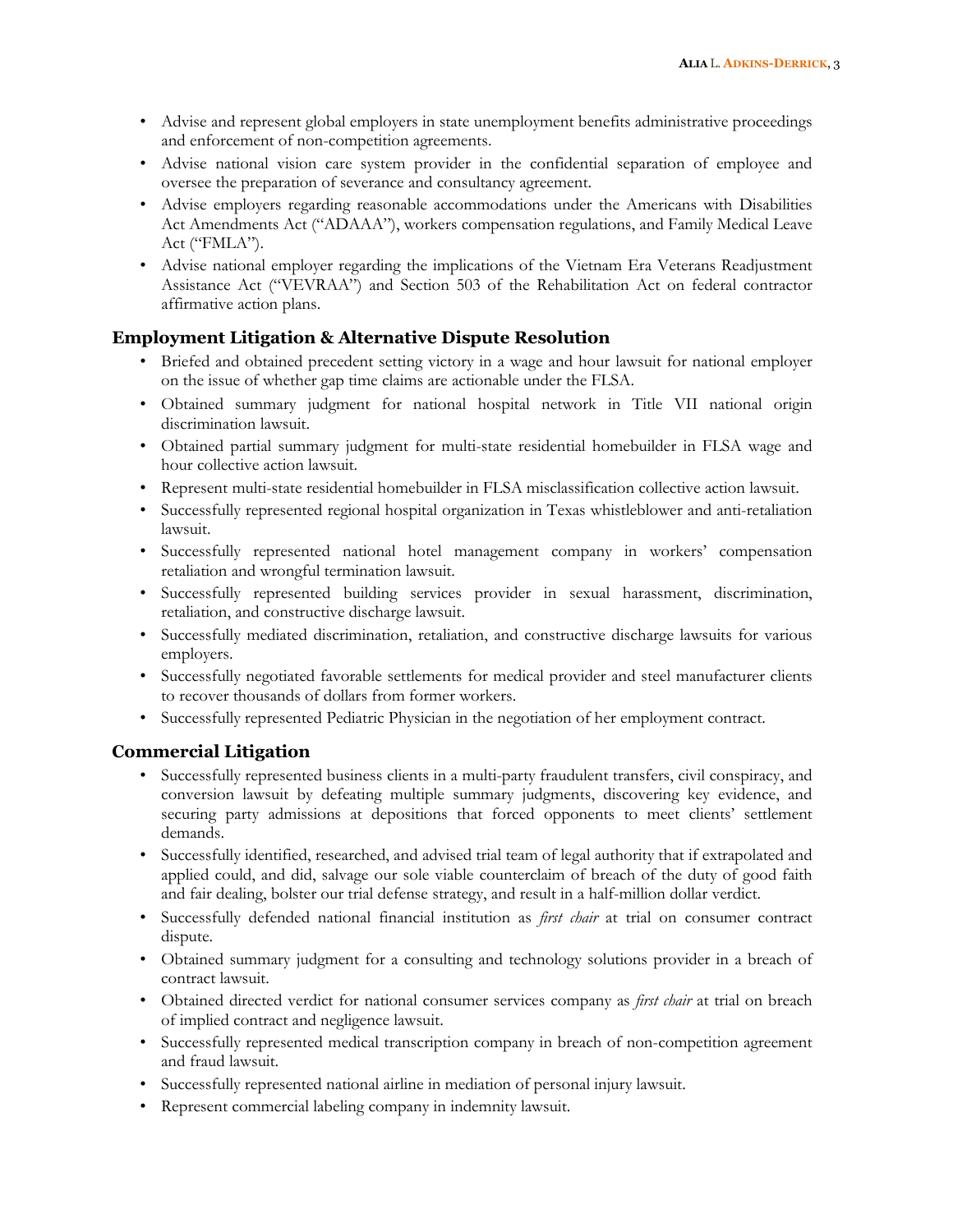- Successfully represented global and national environmental testing, engineering, and oil & gas companies to quash, defend against, and/or respond to both party and third-party subpoenas.
- Currently representing medical provider in whistleblower retaliatory discharge lawsuit.
- Currently representing owner of car dealership in complex breach of contract lawsuit.

### **Regulatory Matters**

- Assisted in representation of regional electricity transmitter & distributor in state regulatory ratemaking proceedings before utilities commission and court proceedings.
- Assisted small interpretative service company in obtaining conditional certification from Federal Communications Commission.

### **HONORS**

- 2021 Selected for inclusion in the "2021 Edition of Best Lawyers: Ones to Watch" List.
- 2021Recognized by Super Lawyers as one of the "Up & Coming Top 50 Female Attorneys."
- 2021 Named to Super Lawyers' "Up & Coming Top 100 Attorneys" List.
- $\geq 2021$  -2016 Recognized by Super Lawyers as a Texas Rising Star six consecutive years.
- 2021-2020 Named to The National Black Lawyers "Top 40 Under 40" Texas Attorneys List two consecutive years.
- 2018 Immigrant Advocate Award Finalist.
- 2017 Recognized by D Magazine as a "2017 Best Lawyers in Dallas" for Labor & Employment, an honor bestowed only upon the top 4% of lawyers in Dallas and Collin counties.
- 2015 Life Fellow of the Texas Bar Foundation
- $\geq 2014$  Named to the Lawyers of Color Hot List
- $\geq$  2014 Recognized among the best trained attorneys in Texas as she joined the College of the State Bar of Texas honorary society of judges and attorneys
- $\geq$  2013-2014 Elected, from among the top 1/3 of 1% of Texas attorneys, to become a Life Fellow of the Texas Bar Foundation based on her outstanding contributions to the legal profession and commitment to the community.
- 2013 Jack Sun Walker Award
- 2011-2012 Associate Member of the Patrick E. Higginbotham American Inn of Court
- 2011 State Bar of Texas LeadershipSBOT Class
- > 2011 Dallas Bar Foundation Life Fellow
- 2005 Texas Law Fellowship Recipient (Peer Recognition)
- 2003-04 Outstanding First Year Teacher Award
- 2003 Who's Who Among Students in American Colleges & Universities

## **SPEECHES/PUBLICATIONS**

### **Speeches**

- *"2021 "Risky Business: C.Y.A. Tips for Taking Care of Your Legal Business During & After the Covid-19 Pandemic"* at Platinum Tax's 2021 Business Owners' Speaker Series.
- *"2020 Dos & Don'ts of Launching Your Law Practice"* at Dallas Bar Association's Entrepreneurs in Community Lawyering's 2020 Incubator Program.
- *"C.Y.A. Tips for Taking Care of Your Legal Business <u>During & After COVID-19 Pandemic</u>" at 2020* EmPower DFW Entrepreneur's Virtual Summit, Texas – June 2020.
- *"Risky Business: C.Y.A. Tips for Taking Care of Your Legal Business"* at 2019 EmPower DFW Entrepreneur's Summit at Capitol Factory in Dallas, Texas – June 2019.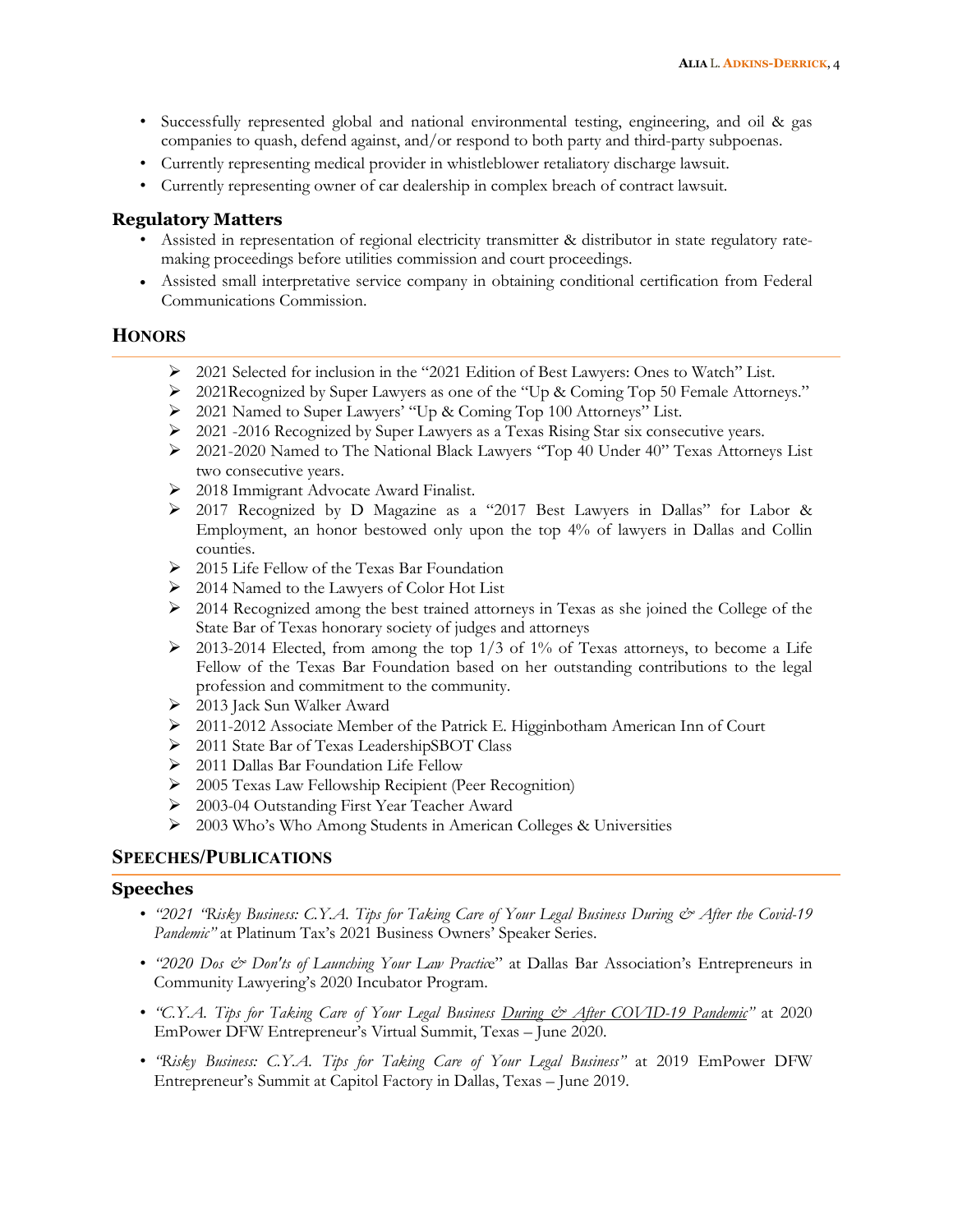- *"An Attorney's Guide to Protecting Your Thriving Business"* at 2018 EmPower DFW Entrepreneur's Summit at Locavore in Fort Worth, Texas – Oct. 2018.
- *"Stop Killing Your Business: Weathering the ^Legal Storm"* at 2018 Oak Cliff Business Exchange Conference in Dallas, Texas – Aug. 2018.
- *"Weathering the ^Legal Storm: An Attorney's Guide to Protecting Your Thriving Business"* at 2018 EmPower Dallas Entrepreneur's Summit at The D.E.C. (Dallas Entrepreneurs Center) – May 2018.
- *"Contract Drafting & Negotiating for Success, Profits, & Longevity"* at Small Business Development Center's Biz Wake Up Call Series: Legal Workshop Featuring a Panel Discussion – Apr. 2018.
- *"Taking Care of ^Legal Business: C.Y.A. Tips to Protect Your Thriving Business"* at Greenhouse Academy – Mar. 2018.
- *"Growth Hacks Every Business Owner Should Know to Achieve the Big 3: Success, Profits, & Longevity"* at Frost Bank's Growing Small Businesses Breakfast Seminar – Sept. 2017.
- *"Asset Today, Liability Tomorrow: Small Business Killers & C.Y.A. Tips to Avoid Legal Ruin"* at 2017 Small Business Expo - Oak Cliff Chamber of Commerce – Aug. 2017.
- *"When Opportunity Knocks . . . CYA with NDAs"* at Small Business Development Center's Biz Wake Up Call Series: Legal Workshop Featuring a Panel Discussion– Apr. 2017.
- *"Asset Today, Liability Tomorrow: Labor & Employment Laws and Developments Every Small Business Needs to Know"* at Frost Bank's 2016 Small Business Workshop Series – Oct. 2016.
- *"Taking Care of Your Legal Business: What Every Business Needs to Know."* at the SBDT's 2016 Success in Business Seminar – June 2016
- *Divorce-Proofing Your Business: 4 Effective Steps to Help Ensure Your Business Survives In Event of Divorce* at the DAYL's 2016 Small Business Symposium – June 2016.
- *"5 Tips Every Business Owner Needs to Know to Avoid Legal & Financial Ruin!* at Small Business Power Hours – April & May 2016
- *"Employ, Train, & Retain Your Next Rockstar: Legally*" at Grove Dallas' Speaker Series Nov. 2015
- *"Legal Landmines: Tips to Protect Your Business From Legal Ruin."* at the SBDT's 2015 Success in Business Seminar – Oct. 2015
- *"Know Your Rights: Tips for Tenants, Homeowners, & Potential Homebuyers*" at UNIDOS Townhall Meeting – May 2015
- *US Supreme Court Update*  spoke on *Burwell v. Hobby Lobby* and Its Impact on Employee Health Insurance at July 2014 CLE presentation.
- "*I See Working People: Now What Should[n't] I Do?*" a look at Recent Trends in Enforcement of Fair Labor Standards Act at February 2014 assembly of the Houston Chapter of the American Payroll Association.
- "*Are You Prepared? Health Care Reform Changes*" at a 2013 business conference.
- "*Employment Law Update: Healthcare, 401(k) Plan Fee Disclosures and Fiduciary Responsibilities, and Other Recent Changes*" at the Houston Texas Society of Certified Public Accountants Foundation's 2012 CFO/Controller Conference.
- "Combating Early Exits: How Effective Mentorship Increases Retention & Diversity" at the 2011 State Bar of Texas Annual Meeting's "LeadershipSBOT" Seminar.
- "*As the Federal Rules World Turns: Changes to the Federal Rules of Civil Procedure Now Affecting Federal*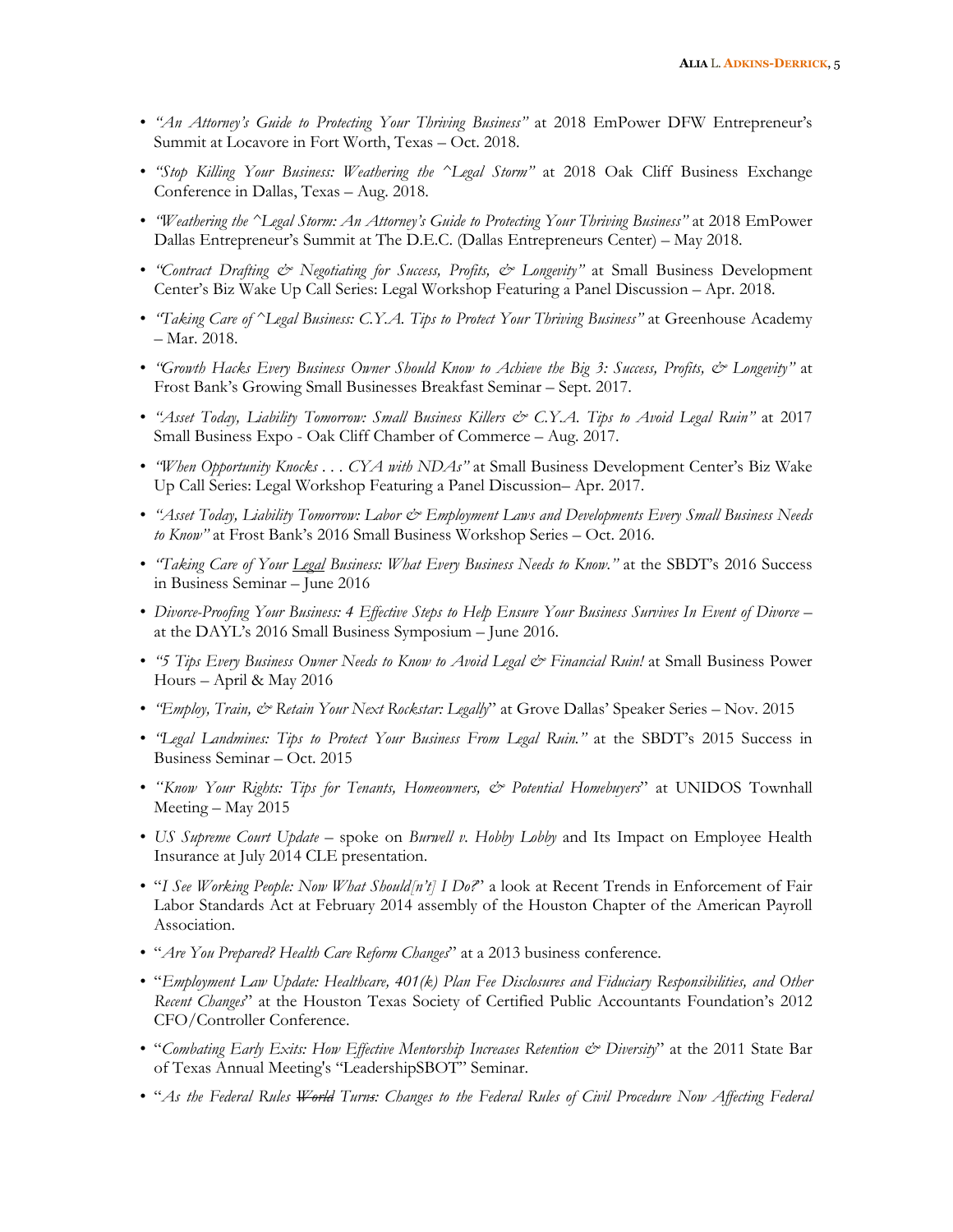*Practice*" at a 2011 CLE presentation.

### **Articles & Publications**

- *"Celebrating the Holidays During a Pandemic*" Published on the Texas Bar Blog Dec. 2020.
- *"The High Cost of NDAs in the Age of #MeToo: What Every Employer Must Know About the New Tax Law.* – Mar. 2018.
- *"Texas Extends Leave Rights to Foster Parents. Is Your Company in Compliance?"* Feb. 2018.
- *Salaried Today, Hourly Employee Tomorrow: 4 Million Reasons Companies Should Prepare Now for New Overtime Laws & Three Effective Steps to Compliance* – 2016.
- *Divorce-Proofing Your Business: 4 Effective Steps to Help Ensure Your Business Survives In Event of Divorce* published and presented at the DAYL's 2016 Small Business Symposium – 2016.
- Co-authored "*Landmines in Settlement, Separation, & Severance Agreements*" with Marcia N. Jackson later presented at the Texas Bar's 23rd Annual Advanced Employment Law Course – 2015.
- *A Tale of Equal Pay Laws to Come? How Two New Executive Actions for Federal Contractors Could Eventually Affect All Employers* – 2014
- *"Big Deal? How the NLRB's [(National Labor Relations Board)] Recent Decision Limits the Confidentiality of All Employer HR Investigations*" – 2012
- Co-authored "*Targeted Advertising: Tracking Online Activity and the Privacy Debate*" with Kathleen LaValle which was later presented at the 2009 Texas State Bar Public Utility Law Section Seminar.
- Co-authored "*2008-09 Banking Law Updates*" CLE presentation.

### **LANGUAGES, SERVICE, & INTERESTS**

#### **Languages**

**•** Proficient in Spanish

#### **Leadership & Service**

- **•** Chair of the 2021 Hemphill Dinner Committee for the Texas Supreme Court Historical Society (2020-2021)
- **•** Member of the Board of Trustees of the Texas Supreme Court Historical Society & Hemphill Committee Member (2019-Present)
- **•** Founding Member of Dallas' premier "The N.E.W. Roundtable" group of in-house and private practice women attorneys (Present); former Executive Committee Member (2014-2018); & former Mentoring & Outreach Committee Chair (2015)
- **•** Rice University: ARUBA Board Member at Large (2015); Alumni MVP Liaison, Admissions Interviewer, & Bush Community Building Award Committee Member
- **•** Mentor Foster Care Teens and Volunteer at HAY Center's Mock Interviews and Prom Event
- **•** Dallas' & Houston's Volunteer Lawyers Program and LegalLines Pro Bono Attorney
- **•** Dallas' & Houston's Bar Associations and Labor & Employment Section Member
- **•** Houston Lawyers Association & J.L. Turner Legal Association
- **•** Urban League of Greater Dallas Young Professionals & Houston Area Urban Leagues Young Professionals Volunteer
- **•** Ideal Family Church (Dallas) Women's Sunday School Teacher, soloist, and choir member.
- **•** Lakewood Church (Houston): (1) Singles Bible Class Teacher; and (2) Operations Assistant responsible for leading and working with volunteers to ensure the operations and logistics of the